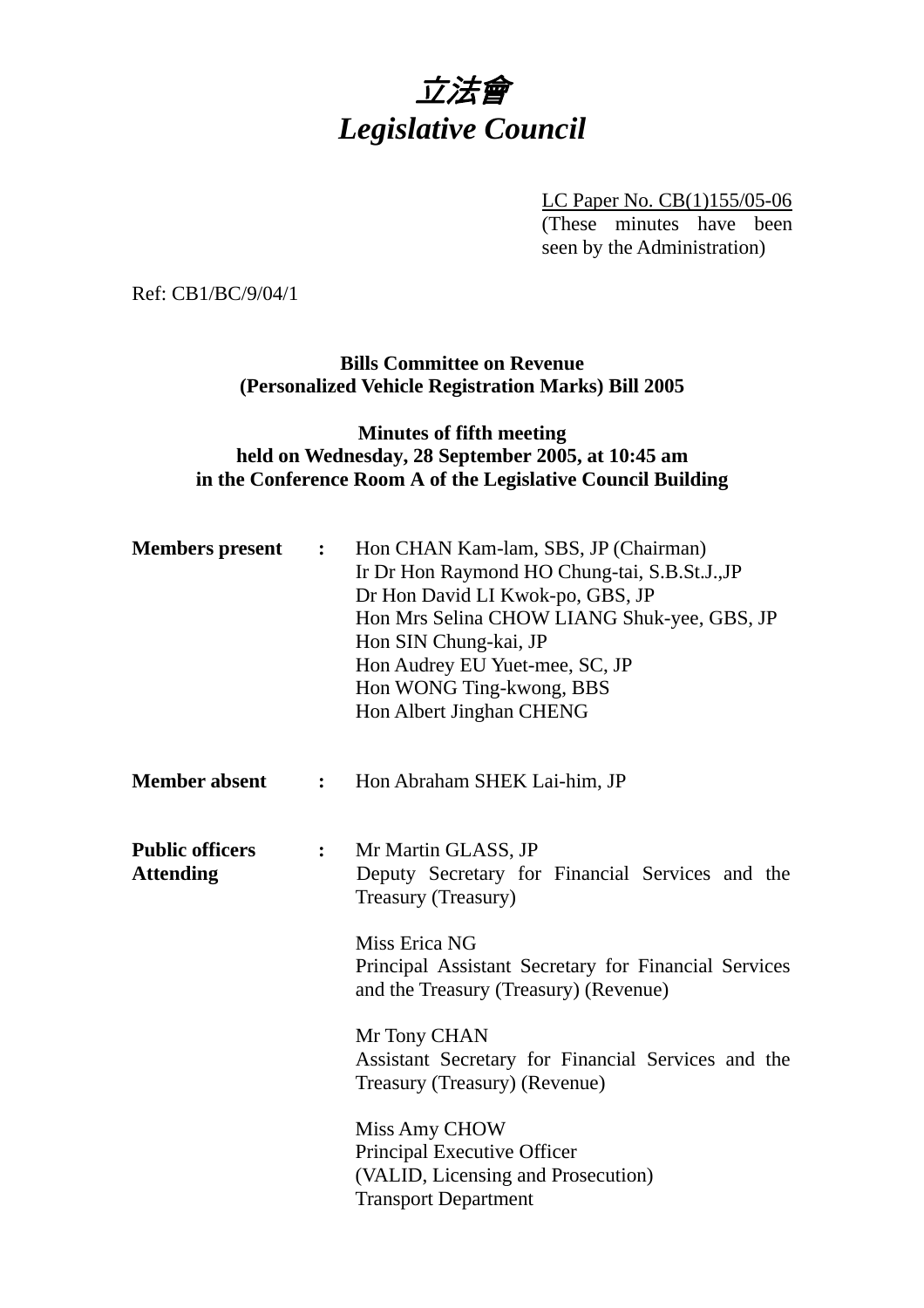|                              |                                             | Ms Phyllis KO<br>Senior Assistant Law Draftsman<br>Department of Justice                                |  |  |
|------------------------------|---------------------------------------------|---------------------------------------------------------------------------------------------------------|--|--|
| <b>Clerk in attendance :</b> |                                             | Miss Polly YEUNG<br>Chief Council Secretary (1)3                                                        |  |  |
|                              | <b>Staff in attendance</b><br>$\sim$ $\sim$ | Ms Connie FUNG<br><b>Assistant Legal Adviser 3</b>                                                      |  |  |
|                              |                                             | Ms Debbie YAU<br>Senior Council Secretary (1)1                                                          |  |  |
| I                            | <b>Meeting with the Administration</b>      |                                                                                                         |  |  |
|                              |                                             | Follow-up issues and clause-by-clause examination of the Bill                                           |  |  |
|                              | <b>Background information on the Bill</b>   |                                                                                                         |  |  |
|                              |                                             | LC Paper No. $CB(1)1599/04-05(01)$<br>-- Marked-up copy of the<br>Bill<br>prepared by the Legal Service |  |  |

LC Paper No. CB(3)548/04-05 -- The Bill

Action

FIN CR 2/7/2201/03 -- The Legislative Council Brief issued by the Financial Services and the Treasury Bureau

Division

- LC Paper No. LS60/04-05 -- The Legal Service Division Report on the Bill
- LC Paper No. CB(1)1596/04-05 -- Background brief on Revenue (Personalized Vehicle Registration Marks) Bill 2005

Papers provided by the Administration

LC Paper No. CB(1)2290/04-05(01) -- The Administration's response to issues raised by members at the meeting on 28 June 2005

2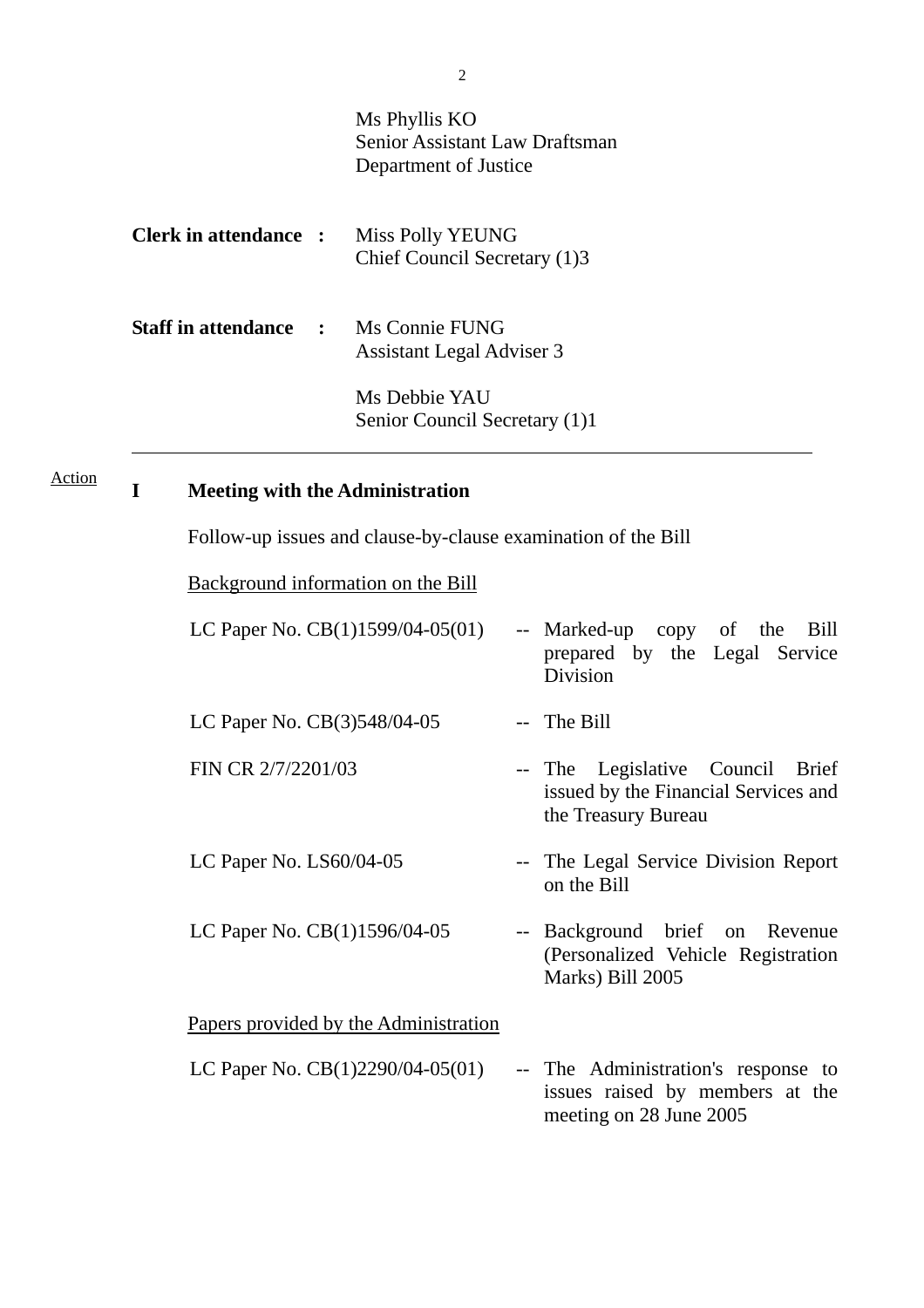| LC Paper No. CB(1)1907/04-05(01)                                          | -- The Administration's response to<br>issues raised by members at the<br>meeting on 14 June 2005                                                          |
|---------------------------------------------------------------------------|------------------------------------------------------------------------------------------------------------------------------------------------------------|
| LC Paper No. $CB(1)1907/04-05(02)$                                        | -- The Administration's response to<br>questions raised by Hon Albert<br><b>CHENG</b><br>and Hon<br><b>WONG</b><br>Ting-kwong on 16 and 17<br>June<br>2005 |
| LC Paper No. CB(1)1760/04-05(03)                                          | -- The Administration's response to<br>issues raised by members at the<br>meeting on 24 May 2005                                                           |
| LC Paper No. CB(1)1760/04-05(04)                                          | -- Reply dated 10 June 2005 from the<br>Administration<br>Hon<br><b>CHAN</b><br>to<br>Kam-lam's letter of 27 May 2005                                      |
| LC Paper No. CB(1)1786/04-05(01)                                          | Administration's responses<br><sub>on</sub><br>deputations' submissions                                                                                    |
| Correspondences between the Administration and the Legal Service Division |                                                                                                                                                            |
| LC Paper No. $CB(1)1760/04-05(05)$                                        | -- Letter dated 25 May 2005 from the<br>Assistant Legal Adviser (ALA) to<br>the Administration                                                             |
| LC Paper No. CB(1)1760/04-05(06)                                          | -- Reply dated 9 June 2005 from the<br>Administration to ALA's letter of 25<br>May 2005                                                                    |
| LC Paper No. $CB(1)1615/04-05(01)$                                        | -- Letter dated 18 May 2005 from<br>ALA to the Administration                                                                                              |
| LC Paper No. $CB(1)1640/04-05(01)$                                        | -- Reply dated 23 May 2005 from the<br>Administration to ALA's letter of<br>18 May 2005                                                                    |
| Submissions previously received                                           |                                                                                                                                                            |
| LC Paper No. $CB(1)1772/04-05(01)$                                        | Hand<br>Motor<br>-- Right<br>Drive<br>Association (HK) Ltd (Chinese<br>version only)                                                                       |
| LC Paper No. $CB(1)1760/04-05(01)$                                        | -- Mr WONG Wang-tai, a member of<br>Wan Chai District Council (Chinese<br>version only)                                                                    |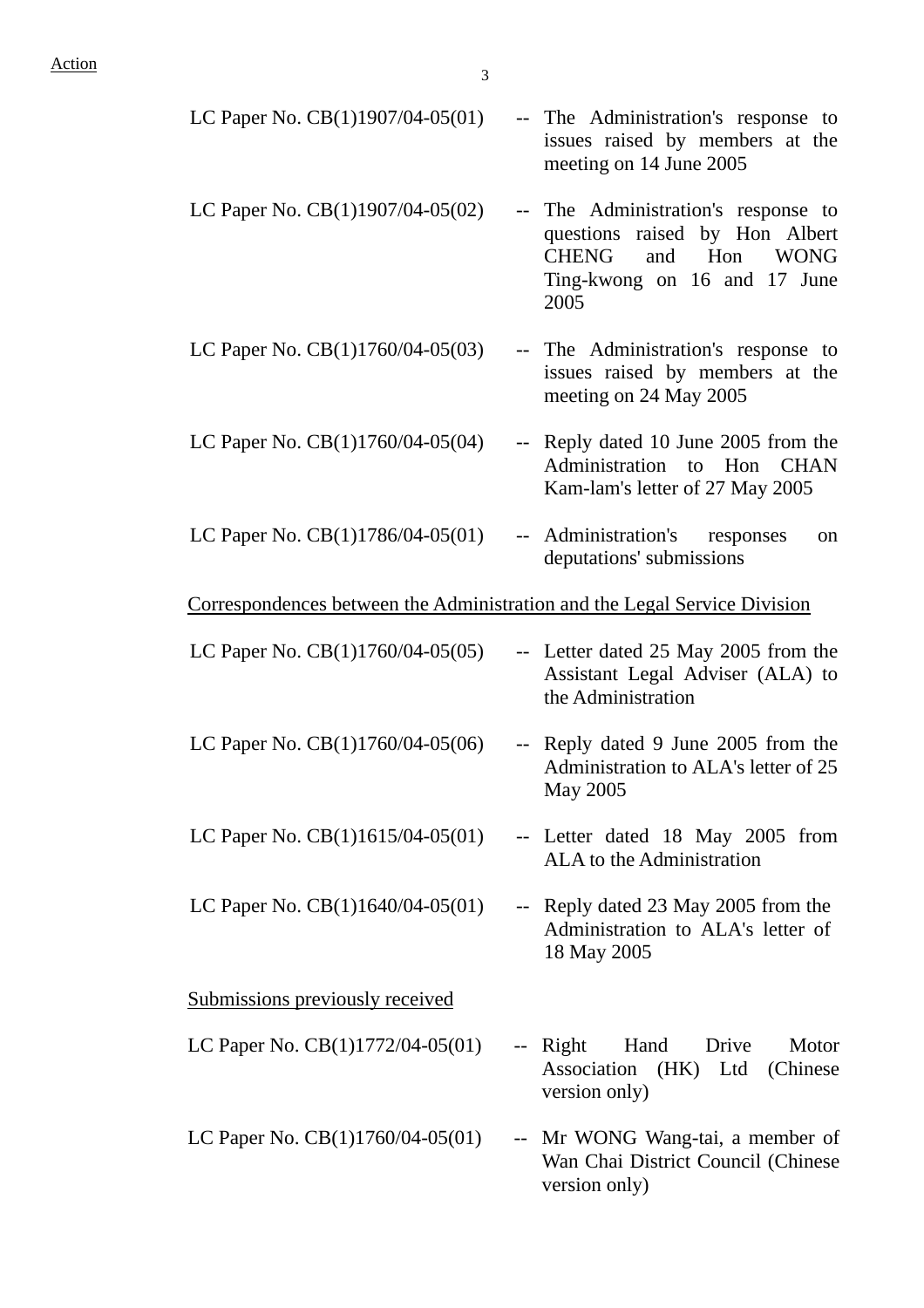| LC Paper No. $CB(1)1760/04-05(02)$ | Dah Chong Hong (Motor Service<br>$\rightarrow$<br>Centre) Limited (English version<br>only)                            |
|------------------------------------|------------------------------------------------------------------------------------------------------------------------|
| Other relevant papers              |                                                                                                                        |
| LC Paper No. $CB(1)1693/04-05(01)$ | -- Letter dated 27 May 2005 from Hon<br>CHAN Kam-lam (Chinese version<br>only)                                         |
| LC Paper No. $CB(1)177/04-05(03)$  | -- Information paper on Personalized<br><b>Vehicle Registration Marks Scheme</b><br>for the Panel on Financial Affairs |
| LC Paper No. $CB(1)1423/04-05(01)$ | -- Follow-up paper on Personalized<br><b>Vehicle Registration Marks Scheme</b>                                         |

1. The Bills Committee deliberated (Index of proceedings attached at **Appendix**).

for the Panel on Financial Affairs

### *Issues which required follow-up actions/consideration by the Administration*

Administration's response to issues raised by members at the meeting on 28 June 2005  $(CB(1)2290/04-05(01))$  and matters arising

2. On the issuance of a certificate of allocation for Personalized Vehicle Registration Marks (PVRMs), the Administration stated that while it was feasible to dispense with the certificate, it would prefer to issue such a certificate as originally proposed for reasons detailed in paragraph 5 of its paper (LC Paper No CB(1)2290/04-05(01)). The Chairman invited members' comments. Since members did not raise any query, the Chairman requested the Administration to finalize a decision on its own accord.

3. On the arrangement for applying for a recalled PVRM which was "revived" for sale, some members considered that the previous PVRM holder should be accorded priority to be re-allocated the concerned PVRM at the original auction price which he had paid to bid for the PVRM and was refunded to him upon recall of the PVRM. A public auction would be arranged only if the previous holder did not accept the re-allocation. The Administration was requested to provide relevant information on overseas practice and to revert to the Bills Committee on whether the right of first refusal should be granted to the previous PVRM holder as proposed by members.

4. Mr Albert CHENG suggested that the vehicle registration mark (VRM) combinations which began with or consisted of the letters "LC" should be released for auction or for application under the PVRMs Scheme; while the combinations consisting of the letters "LEGCO" would be reserved for assignment to vehicles owned by the Legislative Council Commission (LCC). The Administration agreed to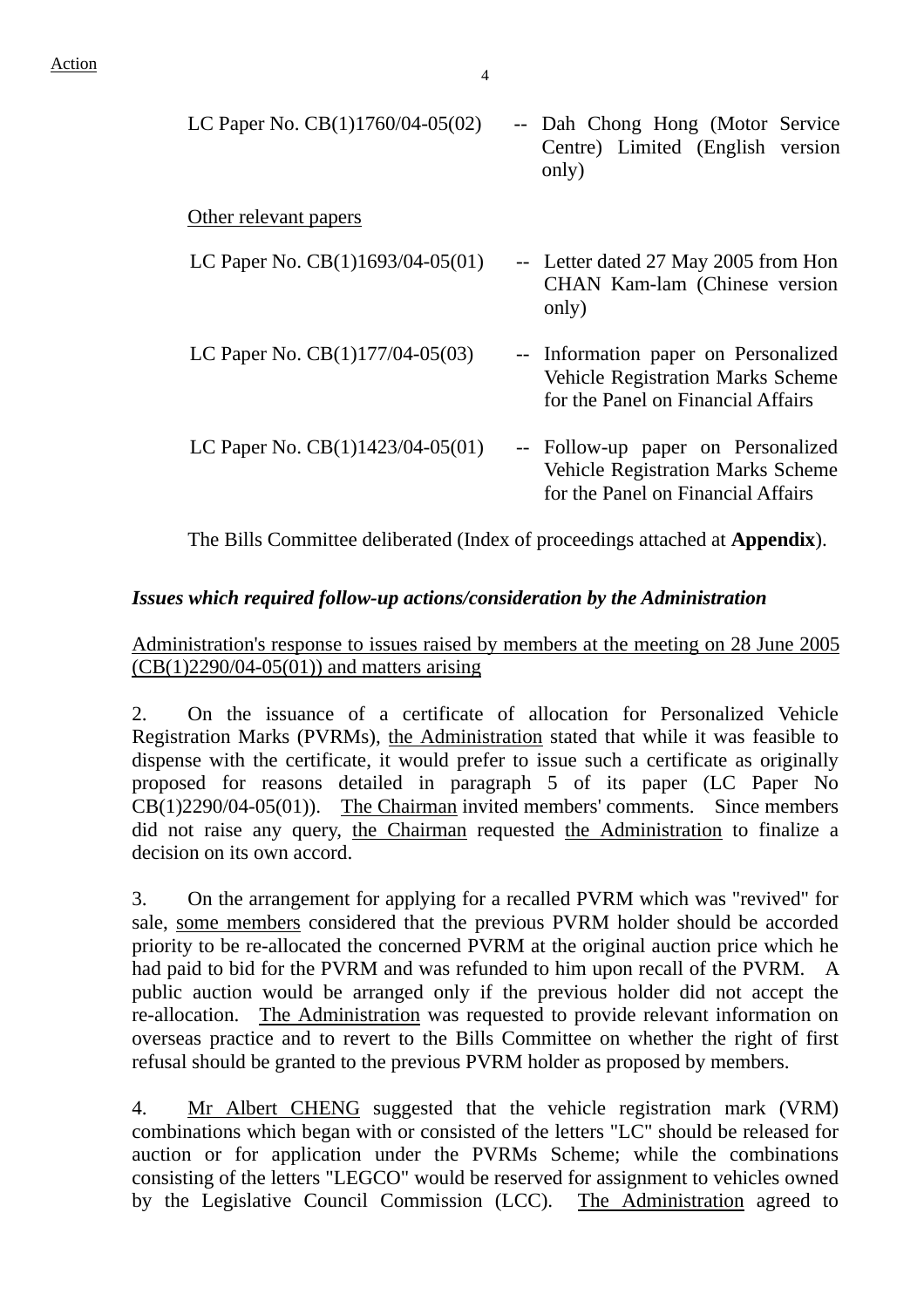consider the proposal and revert to the Bills Committee.

 (*post-meeting note:* To facilitate members' consideration and with the concurrence of the Chairman, the Bills Committee has requested the Administration to provide further information pertaining to the implications of the proposed arrangement, if implemented, such as the need to replace the existing VRMs for vehicles owned by the LCC, and the need to consult the LCC etc.)

## Clause-by-clause examination

*Clause 16 – Proposed amendments to Regulation 19 of the Road Traffic (Registration and Licensing of Vehicles) Regulations* 

5. On the requirement for the PVRM holder to notify the Commissioner for Transport within 72 hours after any change of his/her name, address or identity document, members considered that a more convenient, one-stop mechanism of notification should be provided to enable members of the public to report changes in personal particulars to all relevant government departments. The Administration took note of members' concern. It said that it would consider ways to streamline existing practice on reporting changes of particulars by vehicle licence holders and revert to the Bills Committee.

*Clause 28 – Proposed amendments to Schedule 4 to the Road Traffic (Registration and Licensing of Vehicles) Regulations* 

6. To provide variety and more room for creativity, Mrs Selina CHOW and the Chairman considered that vehicle owners should be given greater choice in the fonts or types of letters and numerals displayed on VRMs provided that this would not bring about enforcement difficulties. In response, the Deputy Secretary for Financial Services and the Treasury (Treasury) agreed to refer the suggestion to the Environment, Transport and Works Bureau for consideration in the longer term. .

#### Date of next meeting

7. Members agreed that the next meeting of the Bills Committee would be held on Monday, 24 October 2005 at 10:45 am to consider the Committee Stage amendments (CSAs) proposed by the Administration to the Bill and the Administration's response to issues raised at the meeting.

 (*post-meeting note:* With the concurrence of the Chairman, the next meeting has been re-scheduled to be held on Monday 31 October 2005 at 2:30 pm. Individual members have been advised to forward their proposed CSAs, if any, to the Secretariat on or before 17 October 2005 (vide LC Paper No. CB(1)2366/04-05)).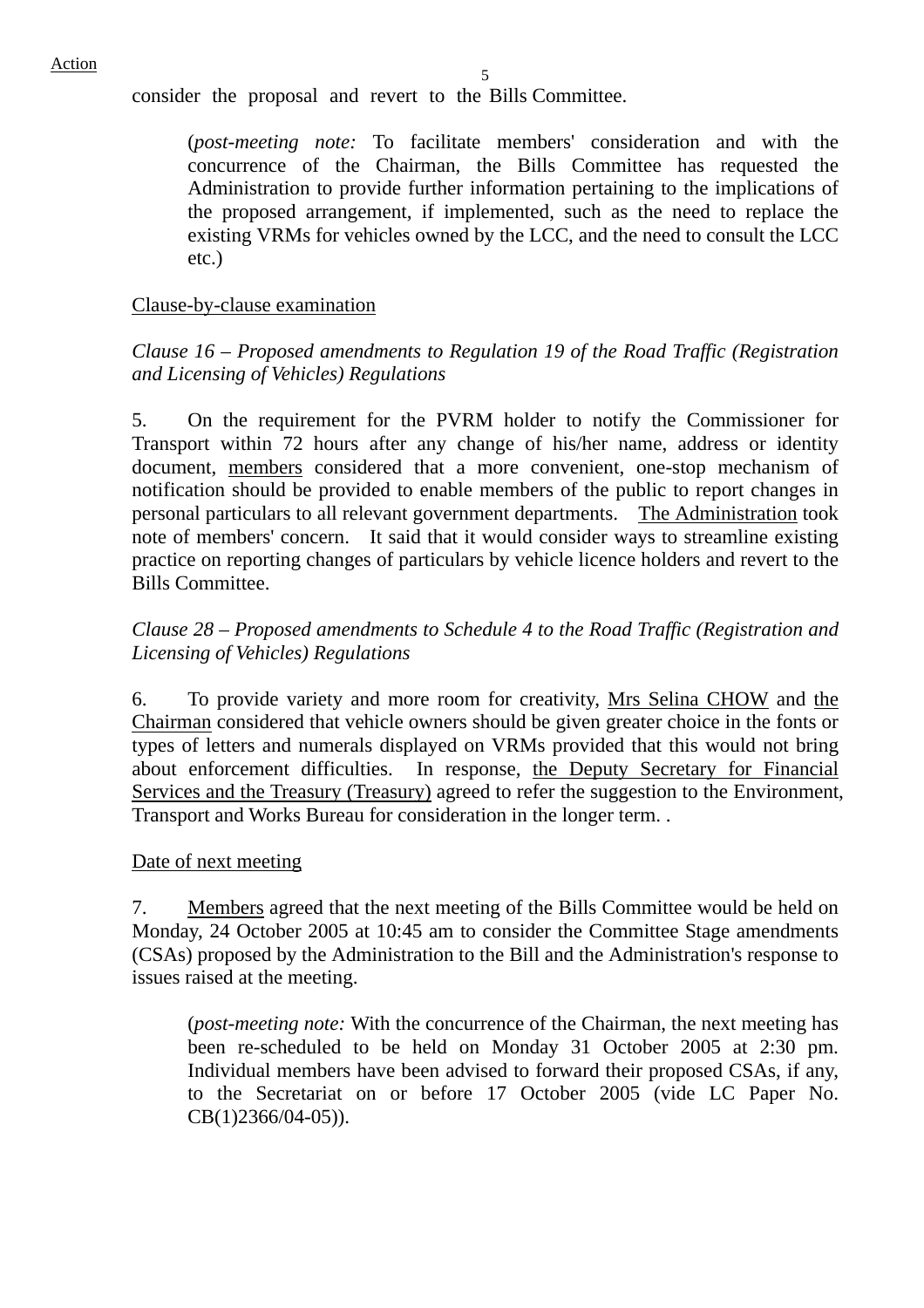# **II Any other business**

8. There being no other business, the meeting ended at 12:20 pm.

Council Business Division 1 Legislative Council Secretariat 26 October 2005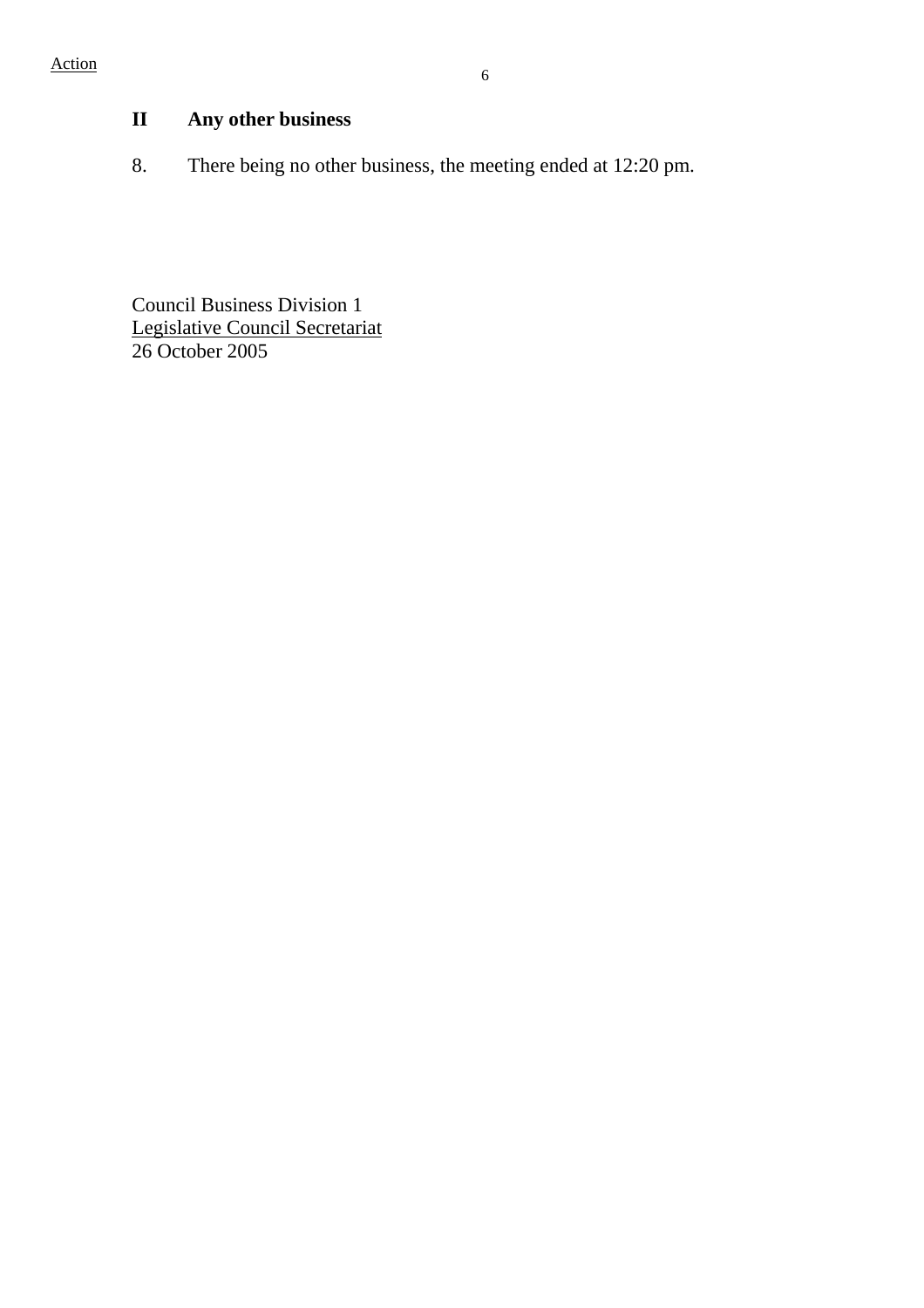#### **Proceedings of the fifth meeting of the Bills Committee on Revenue (Personalized Vehicle Registration Marks) Bill 2005 on Wednesday, 28 September 2005, at 10:45 am in the Conference Room A of the Legislative Council Building**

| <b>Time</b>          | <b>Speaker</b>                                | Subject(s)                                                                                                                                                                                                                                                                                                                                                                                                                                                                                                                                                                                                                                                                                                                                                                                                                                                                                                                                                                                                                                                                                                                                                                                                                                                                                                                                          | <b>Action</b>                                                                                              |
|----------------------|-----------------------------------------------|-----------------------------------------------------------------------------------------------------------------------------------------------------------------------------------------------------------------------------------------------------------------------------------------------------------------------------------------------------------------------------------------------------------------------------------------------------------------------------------------------------------------------------------------------------------------------------------------------------------------------------------------------------------------------------------------------------------------------------------------------------------------------------------------------------------------------------------------------------------------------------------------------------------------------------------------------------------------------------------------------------------------------------------------------------------------------------------------------------------------------------------------------------------------------------------------------------------------------------------------------------------------------------------------------------------------------------------------------------|------------------------------------------------------------------------------------------------------------|
| <b>Marker</b>        |                                               |                                                                                                                                                                                                                                                                                                                                                                                                                                                                                                                                                                                                                                                                                                                                                                                                                                                                                                                                                                                                                                                                                                                                                                                                                                                                                                                                                     | <b>Required</b>                                                                                            |
| $000000 -$<br>000354 | Chairman                                      | Welcoming<br>remarks<br>and<br>general<br>introduction.                                                                                                                                                                                                                                                                                                                                                                                                                                                                                                                                                                                                                                                                                                                                                                                                                                                                                                                                                                                                                                                                                                                                                                                                                                                                                             |                                                                                                            |
| $000355 -$<br>000700 | Chairman<br>Administration                    | Administration<br>introduced<br>The<br>its<br>response $(CB(1)2290/04-05(01))$ to issues<br>raised by members at the meeting on 28<br>June 2005.                                                                                                                                                                                                                                                                                                                                                                                                                                                                                                                                                                                                                                                                                                                                                                                                                                                                                                                                                                                                                                                                                                                                                                                                    |                                                                                                            |
| $000701 -$<br>002635 | Chairman<br>Mr Albert CHENG<br>Administration | Mr Albert CHENG's concerns about<br>(a)<br>possible infringement of intellectual<br>property rights and enforcement<br>difficulties<br>caused<br>by<br>the<br>Personalized Vehicle<br>Registration<br>Marks (PVRMs) Scheme.<br>(b) The Administration's advice that the<br>mere use of certain company names<br>or their acronyms such as HSBC,<br>IBM etc as PVRMs would not<br>constitute infringement of intellectual<br>property rights.<br>The companies<br>concerned were free to apply for such<br>PVRMs.<br>The Administration's reiteration that<br>(c)<br>allowing eight characters without<br>grouping restrictions for PVRMs<br>would give vehicle owners more<br>room for creativity and choices.<br>According to the Hong Kong Police<br>Force, the requirement would not<br>about difficulties<br>bring<br>in<br>law<br>enforcement or adverse implications<br>on road safety.<br>(d) Mr Albert CHENG's view that it<br>would be fairer to the previous holder<br>of a recalled PVRM if he could be<br>accorded priority to be re-allocated<br>the PVRM concerned at the original<br>auction price which he had paid to<br>bid for the PVRM and which had<br>been refunded to him upon recall of<br>the PVRM. A public auction should<br>only be arranged if the previous<br>did<br>holder<br>not<br>the<br>accept<br>re-allocation. | Administration<br>The<br>consider<br>and<br>to<br>follow up as per<br>paragraphs 2 to 4 of<br>the minutes. |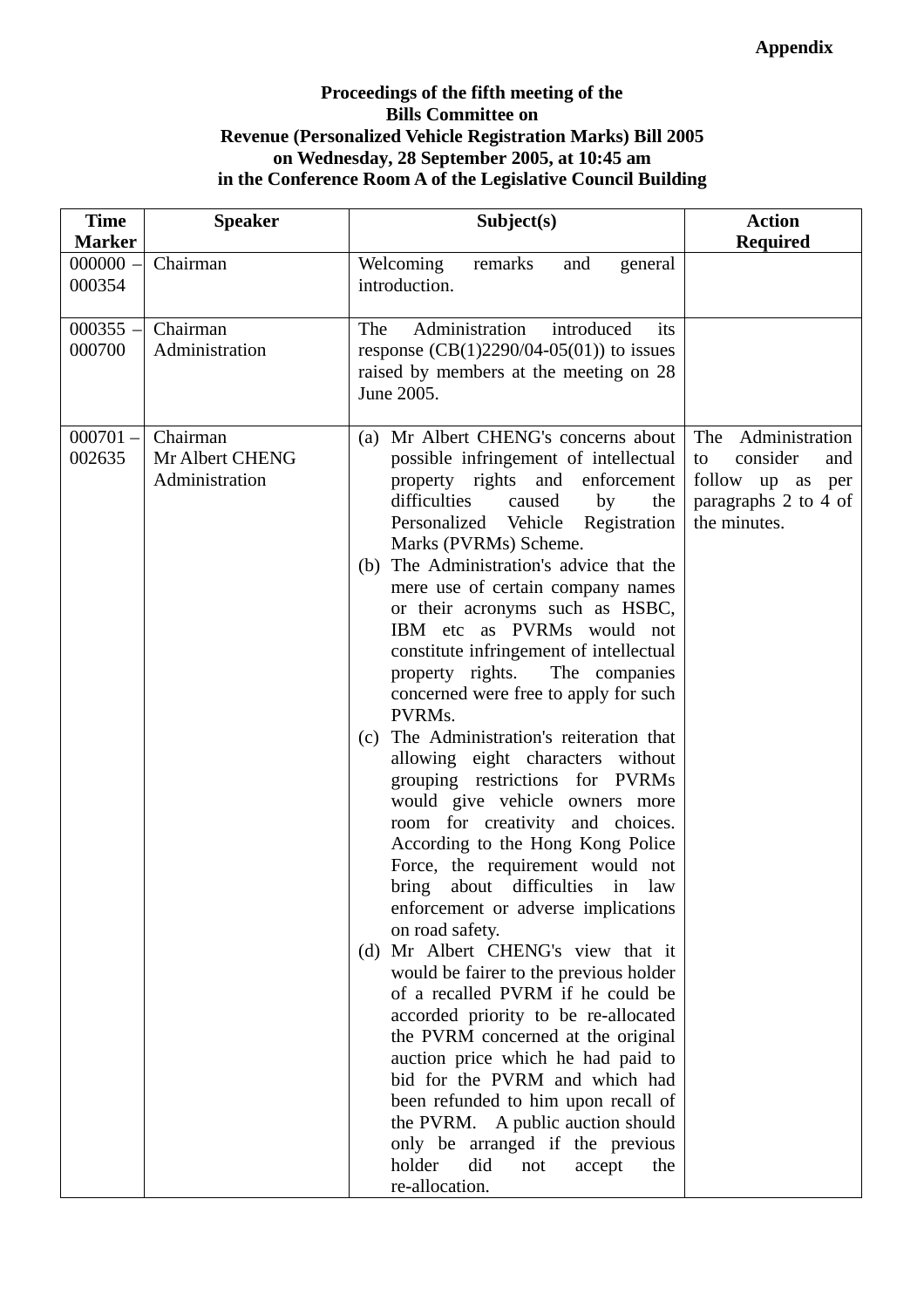| <b>Time</b>          | <b>Speaker</b>             | Subject(s)                                                                                                                                                                                                                                                                                                                                                                                                                                                                                                                                                                                                                            | <b>Action</b>         |
|----------------------|----------------------------|---------------------------------------------------------------------------------------------------------------------------------------------------------------------------------------------------------------------------------------------------------------------------------------------------------------------------------------------------------------------------------------------------------------------------------------------------------------------------------------------------------------------------------------------------------------------------------------------------------------------------------------|-----------------------|
| <b>Marker</b>        |                            |                                                                                                                                                                                                                                                                                                                                                                                                                                                                                                                                                                                                                                       | <b>Required</b>       |
|                      |                            | The Administration's remark that the<br>(e)<br>Transport Department could help<br>notify the previous holder of the<br>public auction for the "revived"<br>PVRM if the person concerned could<br>still be contacted.<br>Mr Albert CHENG's suggestion that<br>(f)<br>the vehicle registration mark (VRM)<br>combinations which began with or<br>consisted of the letters "LC' should be<br>released for auction or application<br>under the PVRMs Scheme while the<br>combinations consisting of the letters<br>"LEGCO" would be reserved for<br>assignment to vehicles owned by the<br>Legislative<br>Council<br>Commission<br>(LCC). |                       |
| $002636 -$<br>003015 | Chairman<br>Administration | Committee<br><b>Bills</b><br>continued<br>The<br>clause-by-clause examination of the Bill<br>Clause $10$ – Proposed Regulation 12N to<br>12Q of the Road Traffic (Registration and<br><b>Licensing of Vehicles) Regulations</b>                                                                                                                                                                                                                                                                                                                                                                                                       |                       |
|                      | Chairman                   | Members raised no query.                                                                                                                                                                                                                                                                                                                                                                                                                                                                                                                                                                                                              |                       |
| $003016 -$<br>003320 | Administration             | <u>Clauses 11 to <math>15</math> – Regulations 13 to 17</u><br>Members raised no query.                                                                                                                                                                                                                                                                                                                                                                                                                                                                                                                                               |                       |
| 003321               | Chairman                   | Clause $16$ – Regulation 19                                                                                                                                                                                                                                                                                                                                                                                                                                                                                                                                                                                                           | Administration<br>The |
| 004200               | Administration             |                                                                                                                                                                                                                                                                                                                                                                                                                                                                                                                                                                                                                                       | to consider as per    |
|                      | Ms Audrey EU               | The Administration was requested to                                                                                                                                                                                                                                                                                                                                                                                                                                                                                                                                                                                                   | paragraph 5 of the    |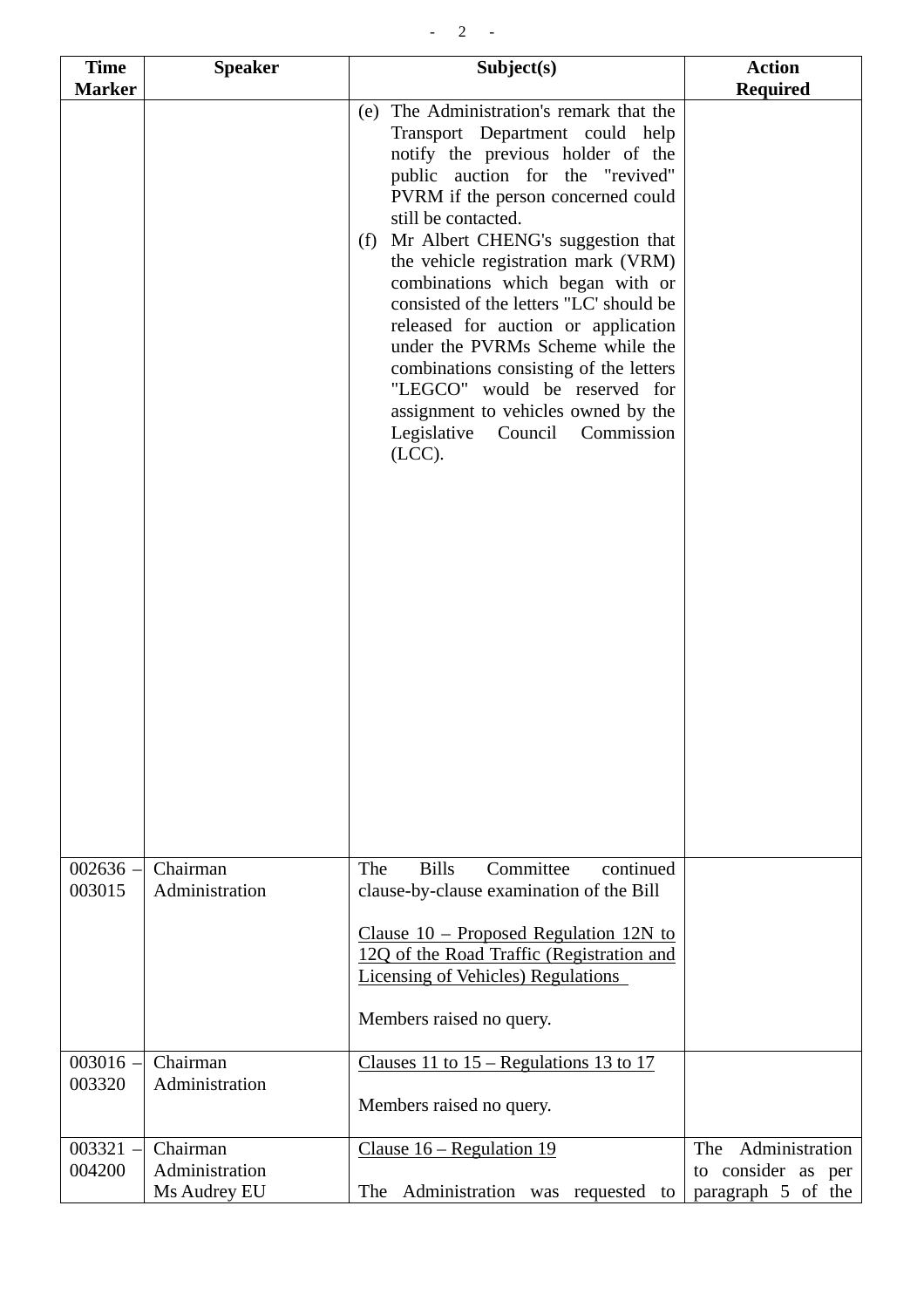| <b>Time</b><br><b>Marker</b> | <b>Speaker</b>                                                                          | Subject(s)                                                                                                                                                                                                                                                                                                                                                                                                                                            | <b>Action</b>                                                                                        |
|------------------------------|-----------------------------------------------------------------------------------------|-------------------------------------------------------------------------------------------------------------------------------------------------------------------------------------------------------------------------------------------------------------------------------------------------------------------------------------------------------------------------------------------------------------------------------------------------------|------------------------------------------------------------------------------------------------------|
|                              | Mr WONG Ting-kwong                                                                      | consider providing a more convenient<br>one-stop mechanism of<br>notification<br>through which members of the public<br>could report changes in personal<br>particulars to all relevant government<br>departments.<br>Clause $17 -$ Regulation 20<br>Members raised no query.                                                                                                                                                                         | <b>Required</b><br>minutes.                                                                          |
| $004201 -$<br>004533         | Chairman<br>Administration<br><b>Assistant Legal Adviser</b>                            | Clause 18 – Regulation 22<br>The Administration's explanation that at<br>present, the PVRM holder should apply<br>for a duplicate certificate of allocation if<br>the original copy was lost, destroyed or<br>defaced.                                                                                                                                                                                                                                |                                                                                                      |
| $004534 -$<br>005129         | Administration<br>Chairman                                                              | Clause $19$ – Regulation 34<br>Clause $20$ – Regulation 35<br>Clause $21$ – Regulation 37<br>Clause $22$ – Regulation 44<br>Clause $23$ – Regulation 59<br>Clause $24$ – Regulation 60<br>Members<br>noted the<br>proposed<br>new<br>offences relating to the PVRMs Scheme.<br>Clause $25$ – Regulation 60A<br>Clause $26$ – Regulation 62<br>Clause 27 - Schedule 2<br>Members raised no query.                                                      |                                                                                                      |
| $005130 -$<br>011158         | Administration<br>Chairman<br>Ir Dr Raymond HO<br>Mrs Selina CHOW<br>Mr WONG Ting-kwong | Clause 28 – Schedule 4<br><b>PVRM</b><br>(a) Blank<br>spaces<br>in<br>a<br>combination.<br>(b) Whether vehicle owners should be<br>given greater choice in the fonts or<br>of letters<br>numerals<br>types<br>and<br>displayed on VRMs provided that this<br>would not bring about enforcement<br>difficulties.<br>Clause 29 – Schedule 5<br>Clause 30 - Schedule 5A<br>Members noted that Schedule 5A would<br>be amended to enable VRMs of three or | Administration<br>The<br>consider<br>and<br>to<br>follow up as per<br>paragraph 6 of the<br>minutes. |